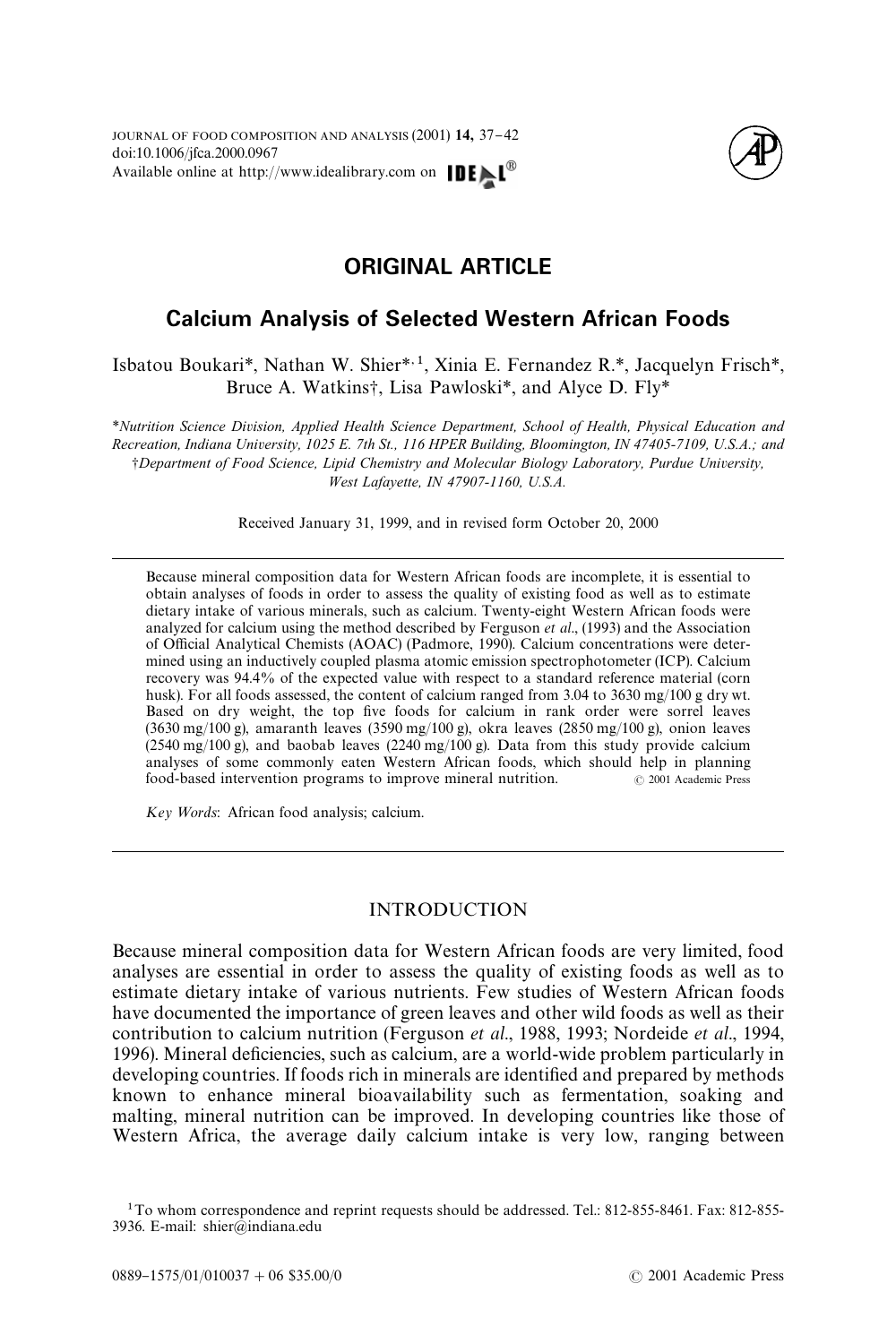300 and 500 mg for adults. Unfortunately, milk products are scarcely consumed [\(Prentice](#page-5-0) *et al*., 1993). The reliance on plant calcium sources is very important. The analysis of calcium within commonly eaten Western African foodstuffs is, therefore, needed which is the purpose of this study. These data should be a valuable resource allowing better food selection and consequent improvement in nutritional status.

## METHODOLOGY

Dried food samples were purchased from merchants in various markets in Benin and Mali. Choices of food were based on seasonal availability and those commonly consumed. Other samples were purchased from a large Western African retail outlet in Washington, DC. It is felt that data are more useful in determining intake when samples are collected close to the point of actual consumption. Foods were kept at  $-20^{\circ}$ C prior to assay work. Samples were analyzed in duplicates using the methods of [Ferguson](#page-5-0) *et al.*, (1993) and the Association of Official Analytical Chemists (AOAC) [\(Padmore, 1990\).](#page-5-0) Each food sample was placed in an aluminum tin and weighed on a Mettler type AE100S analytical balance. The sample was then dried to constant weight at  $98^{\circ}$ –100 $^{\circ}$ C using a Precision vacuum oven Model 10. The samples were cooled in a desiccator and weighed as soon as they reached room temperature [\(Padmore, 1990\).](#page-5-0) Each sample was then ground using an acid-washed ceramic mortar and pestle. After grinding, the samples were again dried to constant weight and stored in a desiccator until dry ashing. One gram of each food sample was weighed on an analytical balance and placed in a porcelain crucible and covered. The crucibles were put into an electric muffle furnace and burned for 15 h at 450°C. After cooling, several drops of analytical grade nitric acid were added to the ash and the suspension was again ashed for 15 h at  $450^{\circ}$ C. After the final ashing, the crucibles were cooled to room temperature and the ash was suspended in 5 mL of 6 N ultra-pure hydrochloric acid. The solution was transferred to a 25 mL flask and deionized water was added to volume. Calcium content was analyzed using an inductively coupled plasma atomic emission spectrophotometer (ICP-AES) with data converted to mg/100 g of food. For verification of the methods used, a corn husk standard reference material 8412 (National Institute of Standards and Technology, Gaithersburg, MD) was analyzed for calcium and percent of calcium recovered calculated. Dry weight data are reported because, in Western Africa, these foods are purchased and used in the dry state [\(Bendech](#page-5-0) *et al*., 1995, [1996\)](#page-5-0).

## RESULTS AND DISCUSSION

A total of 28 different foodstuffs were analyzed including nine vegetables (mainly green leaves), six cereal grains and grain products, five tubers, roots and products, six dried legumes, one nut, and one seed. The English, Latin and French names for plants studied are listed in [Table 1.](#page-2-0) The corn husk standard listed calcium as  $2160 + 80.0$  S.E.  $\mu$ g/g. Recovered calcium was 2040 + 29.2 s.E.  $\mu$ g/g or 94.4%. For all the foods analyzed, the calcium content is reported as mg/100 g dry weight since these foods are purchased and used dry by the Western African populations. For all foods, the calcium content ranged from 3.04 to 3630 mg/100 g dry wt.

[Table 2](#page-2-0) displays the calcium content (mg/100 g dry wt.) of the foods analyzed. Sorrel leaves had the highest calcium content (3630 mg/100 g dry wt.), and corn flour with bran had the lowest calcium content  $(3.04 \text{ mg}/100 \text{ g dry wt.})$ . The top five foods in rank order were sorrel leaves, amaranth leaves, okra leaves, onion leaves, and baobab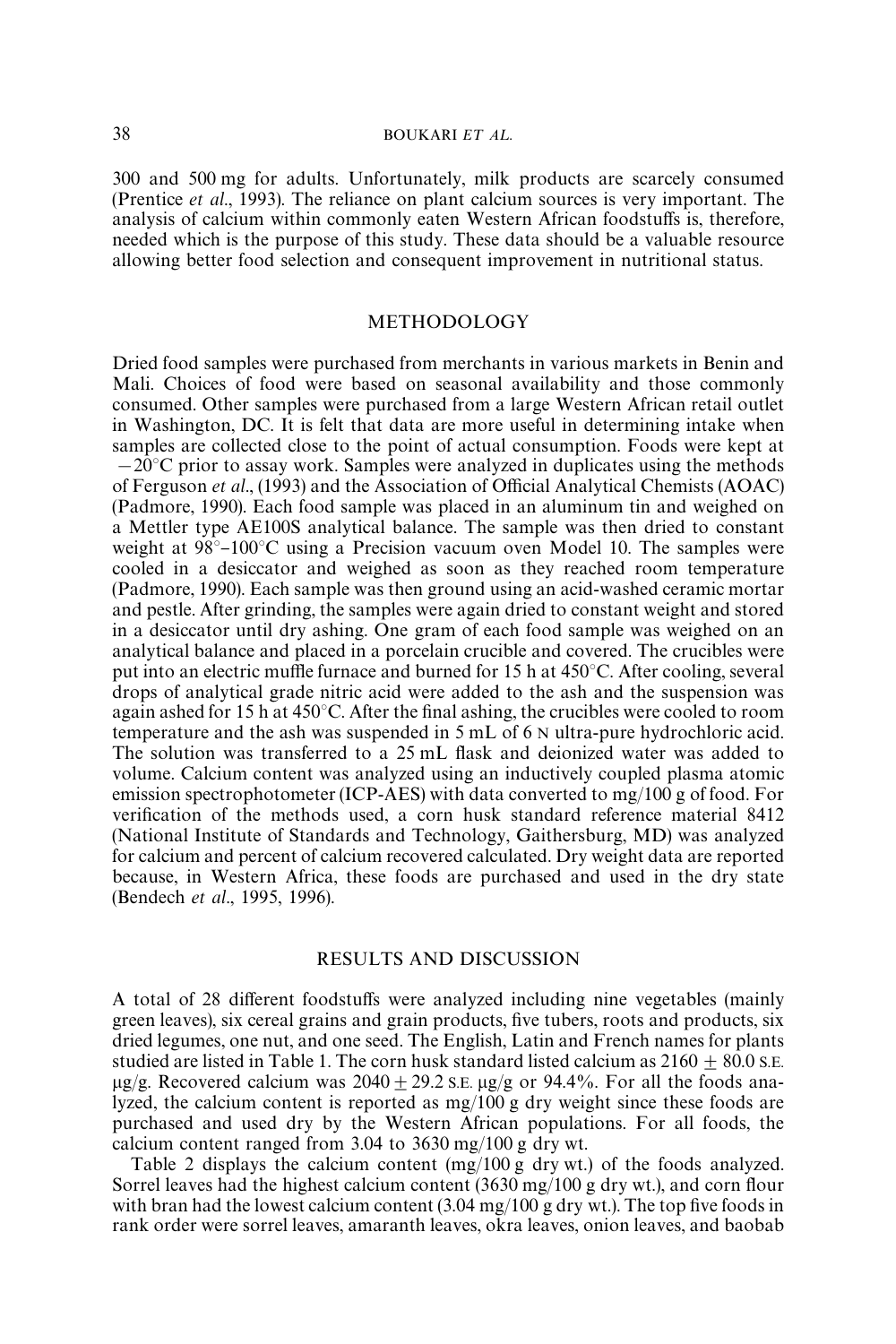<span id="page-2-0"></span>

| English name         | Latin name              | French name        |
|----------------------|-------------------------|--------------------|
| Okra                 | Hibiscus esculentus     | Gombo              |
| Bambara beans        | Voandzeia subterranean  | Voandzou           |
| Peanut               | Arachis hypogaea        | Arachide           |
| Amaranth leaves      | <i>Amaranthus</i> spp.  | Amaranthe          |
| Squash               | Cucurbita spp.          | Courge             |
| Baobab leaves        | Adansonia digitata      | Baobab             |
| Sorrel leaves        | Hibiscus sabdariffa     | Oseille de Guinée  |
| Eggplant leaves      | Solanum macrocarpon     | Aubergine indigène |
| Jute leaves          | Corchorus olitorius     | Jute               |
| Onion                | Allium cepa             | Oignon             |
| Corn flour           | Zea mays                | Maïs               |
| Taro                 | Colocasia esculenta     | Taro               |
| Yam                  | Dioscorea spp.          | Igname             |
| Cassava              | Manihot esculenta       | Manioc, cossettes  |
| Sweet potato         | Ipomoea batatas         | Patate douce       |
| Millet               | Eleusine coracana       | Mil                |
| Sorghum              | Sorghum spp.            | Sorgho             |
| Pigeonpea whole seed | Cajanus cajan           | Pois d'Angole      |
| Soybean, white       | Glycine spp.            | Soja               |
| Soybean, green       | Glycine spp.            | Soja               |
| Black-eyed peas      | Vigna unguiculata subsp | Haricot indigène   |
| Cashew               | Anacardium occidentale  | Noix de cajou      |

### TABLE 1

#### Selected African foods analyzed

TABLE 2 Calcium content of commonly eaten Western African foods

| Food name $1$                                  | n              | Mean calcium content<br>$mg/100 g$ dry wt. | S.E. |
|------------------------------------------------|----------------|--------------------------------------------|------|
|                                                |                |                                            |      |
| Okra, dried                                    | 4              | 1330                                       | 353  |
| Okra, leaves, dried                            | 2              | 2850                                       |      |
| Bambara beans, dried <sup>2,3</sup>            | 6              | 47.3                                       | 11.1 |
| Peanut, shelled, dried                         | 2              | 38.5                                       |      |
| Amaranth, leaves, dried                        | 3              | 3590                                       | 669  |
| Squash seed, dried, without shell <sup>3</sup> | 3              | 68.6                                       | 2.50 |
| Baobab, leaves, dried <sup>3</sup>             | 6              | 2240                                       | 196  |
| Sorrel, leaves, dried                          | 1              | 3630                                       |      |
| Formula 1, flour <sup>4</sup>                  | 2              | 96.1                                       |      |
| Formula 2, flour <sup>5</sup>                  | $\overline{c}$ | 72.5                                       |      |
| Eggplant leaves, dried                         | $\overline{c}$ | 1590                                       |      |
| Jute, leaves, dried                            | $\mathbf{1}$   | 1110                                       |      |
| Onion, leaves, dried <sup>2</sup>              | $\overline{c}$ | 2540                                       |      |
| Onion, dried <sup>2</sup>                      | $\overline{c}$ | 354                                        |      |
| Corn flour with bran                           | $\overline{c}$ | 3.04                                       |      |
| Corn flour without bran                        | $\overline{c}$ | 4.30                                       |      |
| Taro flour                                     | $\overline{c}$ | 22.7                                       |      |
| Yam flour                                      | $\overline{c}$ | 20.9                                       |      |
| Cassava, soaked, dried, pounded <sup>2</sup>   | 4              | 68.8                                       | 5.16 |
| Cassava, meal, gari fermented, dried           | $\overline{c}$ | 30.6                                       |      |
| Sweet potato, flour                            | $\overline{c}$ | 27.0                                       |      |
| Millet                                         | $\overline{c}$ | 12.8                                       |      |
| Sorghum whole-grain, red                       | $\overline{c}$ | 7.06                                       |      |
| Pigeonpea whole seed                           | $\overline{c}$ | 87.1                                       |      |
| Soybean, white                                 | $\overline{2}$ | 331                                        |      |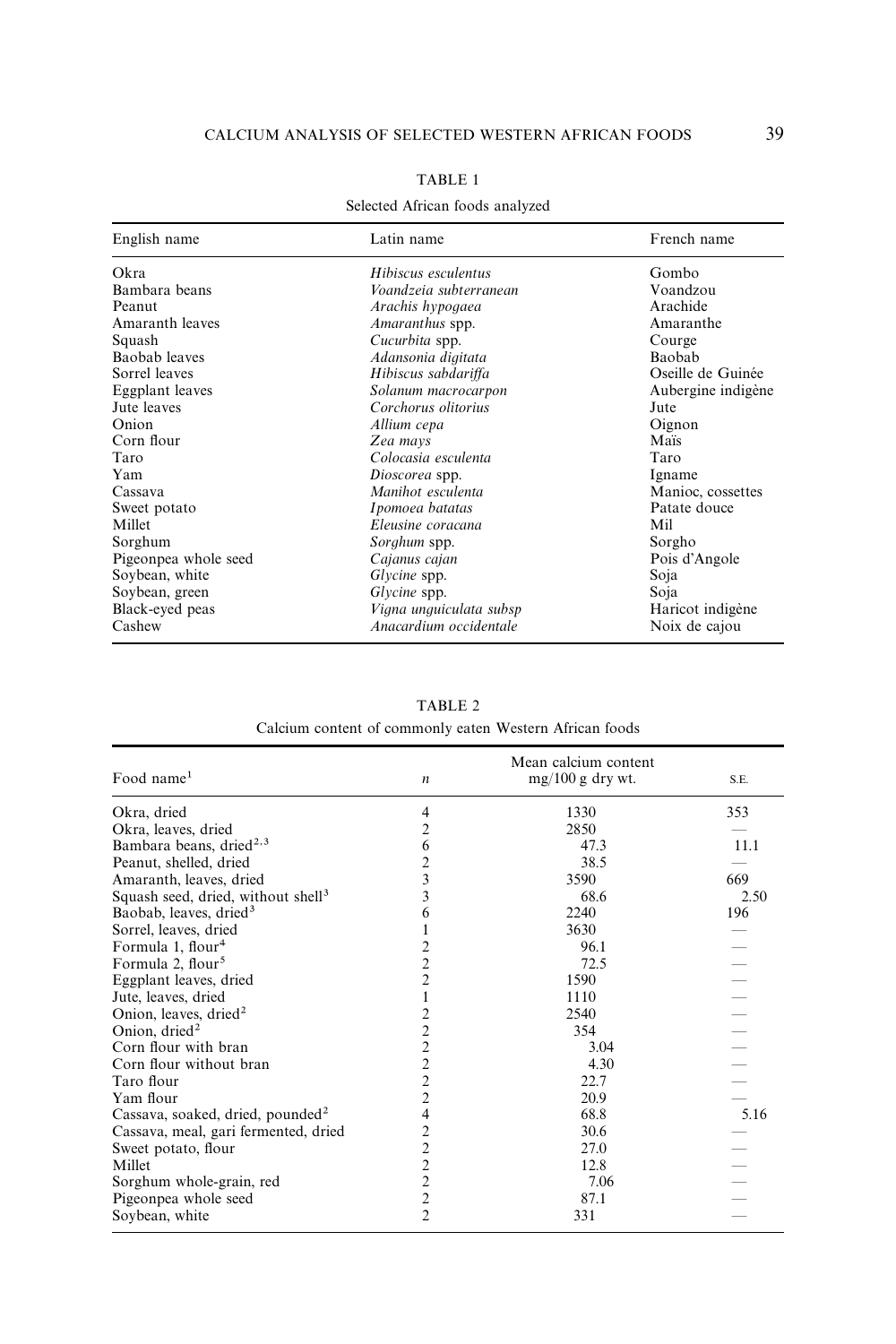| Food name <sup>1</sup> | n | Mean calcium content<br>$mg/100 g$ dry wt. | S.E. |
|------------------------|---|--------------------------------------------|------|
| Soybean, green         |   | 314                                        |      |
| Black-eyed peas        |   | 73.0                                       |      |
| Cashew, roasted        |   | 44.0                                       | ___  |

TABLE 2 (Continued)

<sup>1</sup> All foods analyzed originated from Benin unless otherwise indicated.

2 Samples purchased in Mali.

<sup>3</sup> Samples purchased at a retail store in Washington, DC. This store usually sells foods originating in Nigeria.

 $4$  Formula 1 is a mixture of corn flour without the bran, dried milk, and added vitamins.

 $5$  Formula 2 is a mixture of corn flour without the bran, sorghum flour, non-fat soybean flour, and vitamins.

leaves. Green leaves contained the highest calcium content while the cereal and grain group had the lowest. These findings agree with the data published by [Ferguson](#page-5-0) *et al.*, [\(1988, 1993\)](#page-5-0).

The values obtained from this study in comparison to those available in the published literature showed much agreement and some disagreement. Table 3 compares the present data to other published African values. To explain the differences, it should be noted that not all foods in the literature originated from Western Africa. For some Western African foods harvested in the same country, the mineral content, including calcium levels, can vary greatly. The plant state of maturation, genetic variances, and environmental factors are possible explanations for discrepancies observed [\(Nordeide](#page-5-0) *et al*., 1996). Also, these data on Western African foods are some of the few using ICP technology.

Mineral composition in food may vary greatly depending on where the food was grown as well as analytical methods used. In future studies, stress should be placed on food processing and methods of preparation which greatly influence mineral composition and bioavailability. Additionally, focus should be directed to the ratios between calcium, zinc and phytates. It is well known that a synergism exists between calcium and zinc ions resulting in a Ca:Zn:phytate complex that is less soluble than phytate complexes formed by either ion alone [\(Ferguson](#page-5-0) *et al*., 1988; Lopez *et al*[., 1983;](#page-5-0) [Johnson, 1991\)](#page-5-0).

TABLE 3

Calcium content of commonly eaten Western African foods compared with other Western African published data

| Food name $1$                        | Calcium content $(mg/100 g$ dry wt.) |
|--------------------------------------|--------------------------------------|
| Okra dried                           | 1330                                 |
| (Ferguson <i>et al.</i> , 1993)      | 722                                  |
| (Leung <i>et al.</i> , 1968)         | 968                                  |
| Okra, leaves, dried                  | 2850                                 |
| (Leung <i>et al.</i> , 1968)         | $258 - 635$                          |
| (Dos-Santos and Damon, 1987)         | 47                                   |
| Bambara beans, dried <sup>2, 3</sup> | 47.3                                 |
| (Leung <i>et al.</i> , 1968)         | $29 - 217$                           |
| (Dos-Santos and Damon, 1987)         | 82                                   |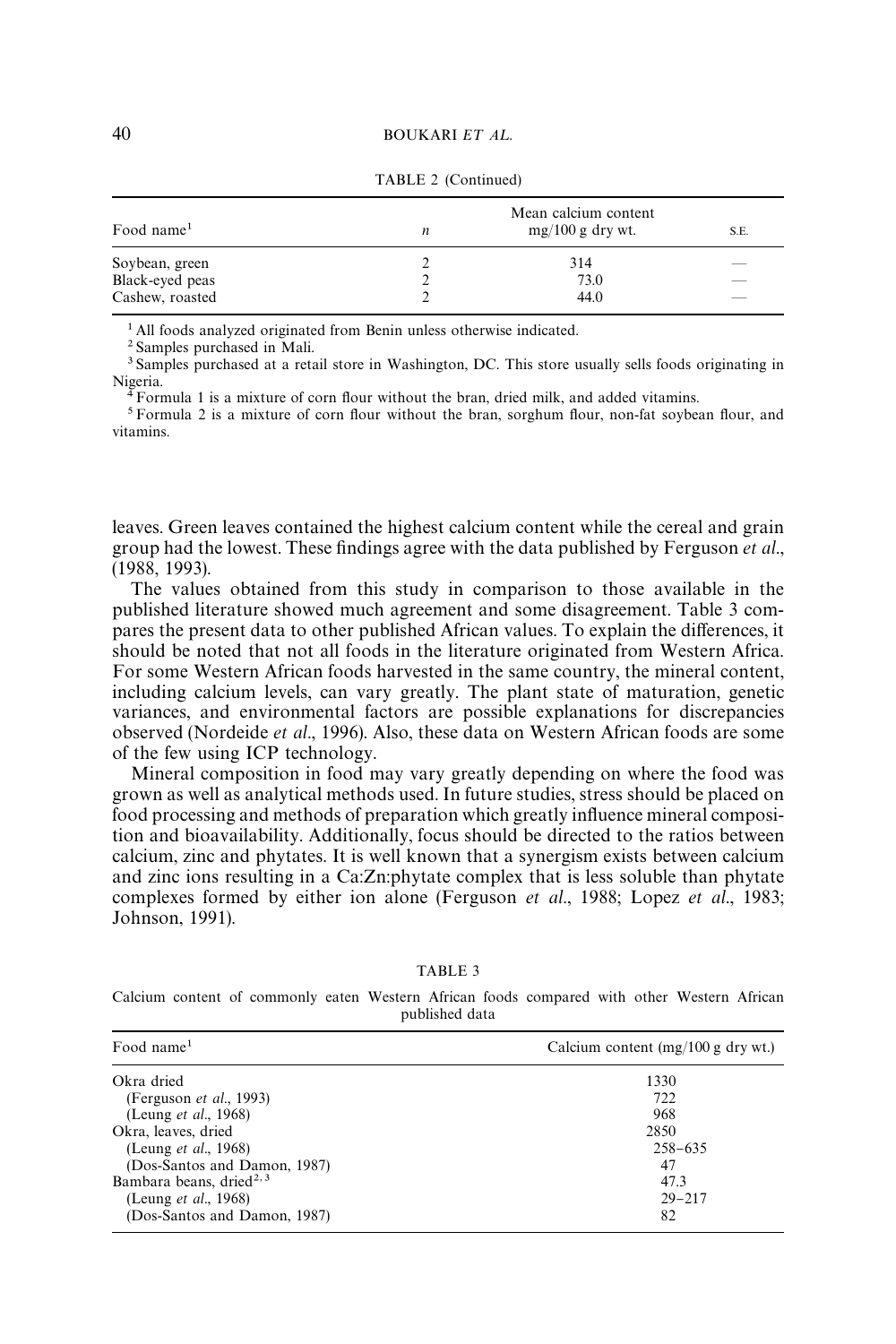| Food name <sup>1</sup>                               | Calcium content (mg/100 g dry wt.) |
|------------------------------------------------------|------------------------------------|
| Peanut, shelled, dried                               | 38.5                               |
| (Leung <i>et al.</i> , 1968)                         | 49                                 |
| (Dos-Santos and Damon, 1987)                         | 55                                 |
| Amaranth, leaves, dried                              | 3590                               |
| (Dos-Santos and Damon, 1987; Leung et al., 1968)     | 2562                               |
| (Nordeide et al., 1996)                              | 2380                               |
| Squash seed, dried, without shell <sup>3</sup>       | 68.6                               |
| (Leung <i>et al.</i> , 1968)                         | 57                                 |
| (Dos-Santos and Damon, 1987)                         | 50<br>2240                         |
| Baobab, leaves, dried <sup>2</sup>                   | 2241                               |
| (Leung et al., 1968)<br>(Dos-Santos and Damon, 1987) | 1646                               |
| (Nordeide et al., 1996)                              | 1810                               |
| Sorrel, leaves, dried                                | 3630                               |
| (Leung <i>et al.</i> , 1968)                         | 1449                               |
| $(Dos-Santos, 1987)$                                 | 1414                               |
| Eggplant, leaves, dried                              | 1590                               |
| (Leung <i>et al.</i> , 1968)                         | 206                                |
| Jute, leaves, dried                                  | 1110                               |
| (Leung <i>et al.</i> , 1968)                         | 1540                               |
| Onion, leaves, dried <sup>2</sup>                    | 2540                               |
| (Nordeide et al., 1996)                              | 2070                               |
| Onion, dried <sup>2</sup>                            | 354                                |
| (Leung <i>et al.</i> , 1968)                         | 235                                |
| (Dos-Santos and Damon, 1987)                         | 286                                |
| Corn flour without the bran                          | 4.3                                |
| (Dos-Santos and Damon, 1987)                         | 9                                  |
| Taro flour                                           | 22.7<br>84                         |
| (Dos-Santos and Damon, 1987)<br>Yam flour            | 20.9                               |
| (Leung <i>et al.</i> , 1968)                         | 20.0                               |
| (Ferguson et al., 1993)                              | 19.0                               |
| (Dos-Santos and Damon, 1987)                         | 13.0                               |
| Cassava, soaked, dried, pounded <sup>2</sup>         | 68.8                               |
| (Dos-Santos and Damon, 1987)                         | 14.0                               |
| Cassava, meal, gari fermented, dried                 | 30.6                               |
| (Ferguson <i>et al.</i> , 1993)                      | 38                                 |
| (Leung et al., 1968)                                 | 45                                 |
| (Dos-Santos and Damon, 1987)                         | 34                                 |
| Sweet potato, flour                                  | 27.0                               |
| (Ferguson, 1988)                                     | 24                                 |
| (Ferguson et al., 1993) boiled                       | 50<br>113                          |
| (Dos-Santos and Damon, 1987)<br>Millet               | 12.8                               |
| (Leung <i>et al.</i> , 1968)                         | $10 - 67$                          |
| Sorghum whole-grain, red                             | 7.06                               |
| (Ferguson <i>et al.</i> , 1993)                      | 18                                 |
| (Leung <i>et al.</i> , 1968)                         | $10 - 41$                          |
| (Dos-Santos and Damon, 1987)                         | 21                                 |
| Pigeonpea whole seed                                 | 87.1                               |
| (Ferguson, 1988)                                     | 121                                |
| Soybean, white                                       | 331                                |
| (Leung <i>et al.</i> , 1968)                         | $183 - 249$                        |
| Black-eyed peas                                      | 73.0                               |
| (Leung <i>et al.</i> , 1968)                         | 101                                |
| (Dos-Santos and Damon, 1987)                         | 85                                 |
| Cashew, roasted                                      | 44.0                               |
| (Leung <i>et al.</i> , 1968)                         | $53 - 143$                         |

TABLE 3 (Continued)

<sup>1</sup> All foods analyzed originated from Benin unless otherwise indicated.

2 Samples purchased in Mali.

<sup>&</sup>lt;sup>3</sup> Samples purchased at a retail store in Washington, DC. This store usually sells foods originating in Nigeria.